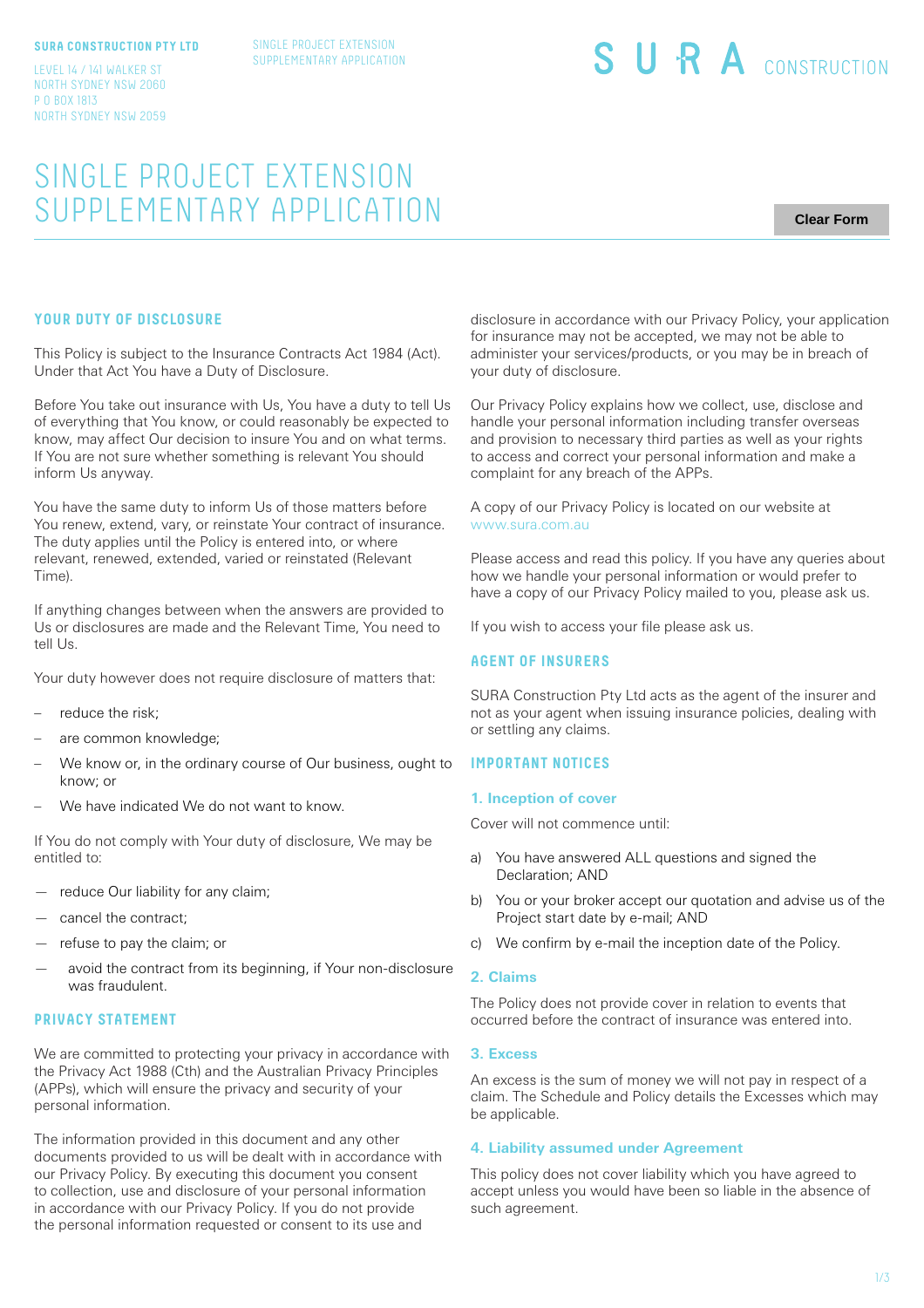| Before you commence filling in this form, press to rename this file. | Clear Form |
|----------------------------------------------------------------------|------------|
|                                                                      |            |

# **SINGLE PROJECT EXTENSION SUPPLEMENTARY APPLICATION**

| <b>Broker Name</b>                                                                                       | <b>Broking Company</b> |                              |
|----------------------------------------------------------------------------------------------------------|------------------------|------------------------------|
| Named Insured                                                                                            | Policy No              |                              |
| Please complete all questions below.                                                                     |                        |                              |
| What extension period is coverage required for?<br>1.                                                    |                        | Weeks                        |
| Please provide the reason(s) why the extension is required in the space below<br>2.                      |                        |                              |
| Has there been any change to the original scope of works? If Yes, please describe below<br>3.            |                        | $\Box$ Yes<br>N <sub>o</sub> |
|                                                                                                          |                        |                              |
| Please provide a detailed description of the works to be completed in the space below<br>4.              |                        |                              |
| Estimate the cost to re-construct the total project?<br>5.                                               | \$                     |                              |
| If the project is the construction of the building, what is the total floor area in square metres?<br>6. |                        | m <sup>2</sup>               |
| State the value of the works completed to date<br>7.                                                     | \$                     |                              |
| 8. How much will it cost to complete the project?                                                        | \$                     |                              |
| 9. Will after hours manned security be employed during the works?                                        |                        | $\Box$ Yes<br>$\Box$ No      |
| 10. Will the project site be occupied by the Owner prior to completion?                                  |                        | $\Box$ No<br>$\Box$ Yes      |
| 11. Is the construction site fully fenced?                                                               |                        | $\Box$ No<br>$\Box$ Yes      |
| 12. Has all worked stopped on the project site?                                                          |                        | $\exists$ No<br>∫ Yes        |